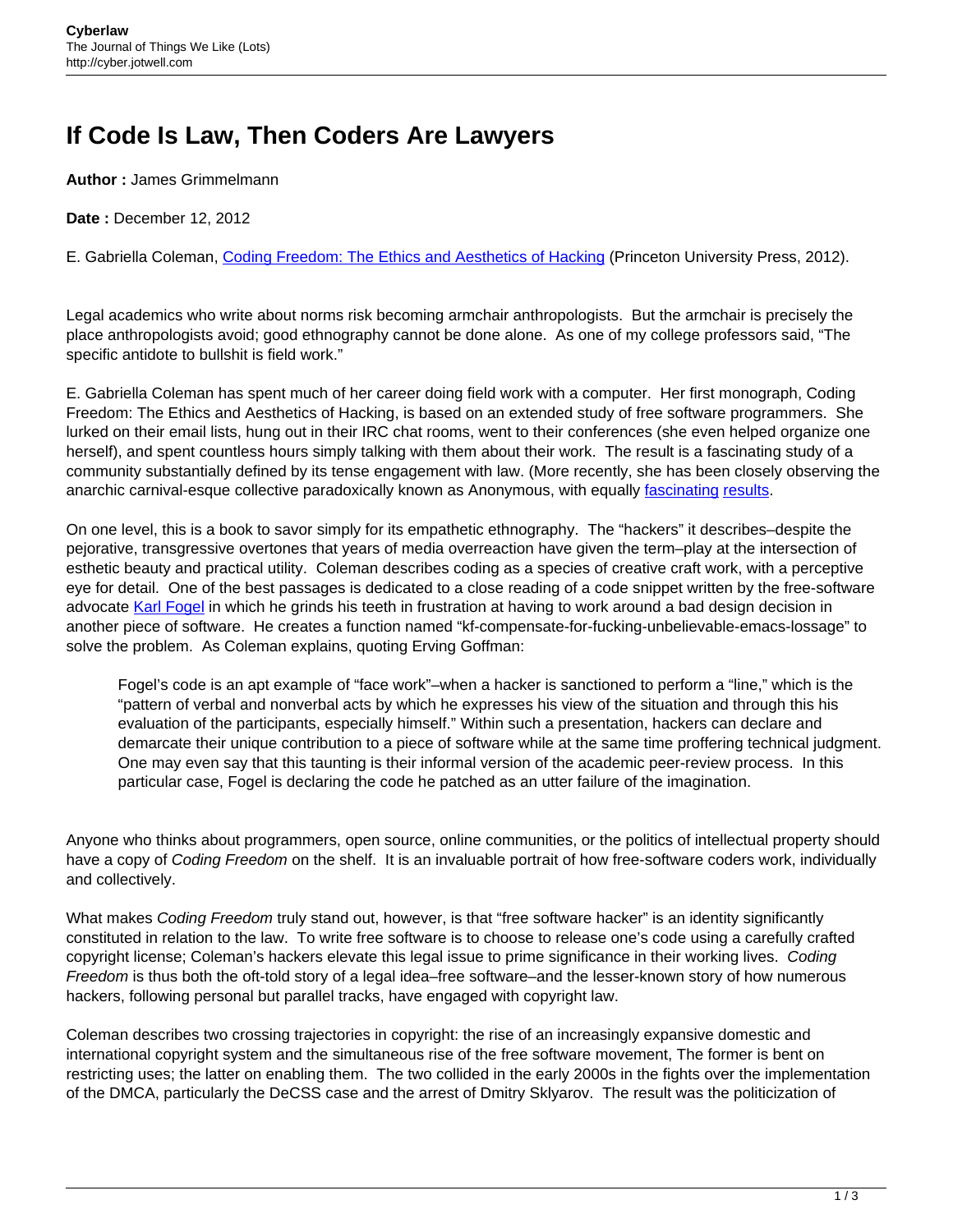copyright in code: inspired by legal scholars and free software evangelists, many hackers saw themselves as participants in a struggle against a repressive copyright system.

Coding Freedom makes these familiar stories fresh. Free-software hackers were receptive to a fight-for-your-rights narrative precisely because they were already embedded in a professional context that foregrounded the political and ethical implications of copyright law. What is more, they engaged with copyright law as law, drafting licenses to achieve a free-software goals, endlessly debating the minutiae of license compliance, and critiquing copyright's inconsistencies with the playful creativity of appellate litigators.

Coleman artfully demonstrates how the anti-DMCA trope of "code is speech" resonated with hackers' lived experiences creating software alone and together. They were used to communicating both their individual expression and their shared endeavor in source-code comments and elegant algorithms. When [Seth Schoen](http://en.wikipedia.org/wiki/Seth_Schoen) critiqued the DMCA's prohibition on circumvention tools by rewriting

DeCSS "[in haiku](http://www.cs.cmu.edu/~dst/DeCSS/Gallery/decss-haiku.txt), he was drawing on a long hacker tradition (also artfully described by Coleman) of linguistic play, of writing programs not merely to compute but also to amuse.

This leads into a thoughtful discussion of the extent and limits of a hacker-oriented critique of the existing order of things. On the one hand, some coders have been politicized by their engagement with copyright, and connect it to a larger transformative movement concerned with the intellectual commons and global access to knowledge. On the other, free-software licenses are built around a deep core of apolitical neutrality: they pointedly refuse to take any position on the relative worth of what downstream users use the software for. Feeding the homeless is fine; so is building doomsday devices.

Coding Freedom offers a nuanced analysis of hackers sometimes-closer sometimes-further dance with liberal ideals – particularly in its clever discussion of how Debian (a leading free software project) cycles between majoritarian democracy, technical meritocracy, and informal consensus. None of these governance modes is fully satisfactory, either ideologically or pragmatically: each has broken down as Debian has gone through growth spurts and awkward adolescent phases. But at the same time, each of them reflects larger commitments its members hold dear: equality, excellence, and collaboration.

Debian — which Coleman describes as a Coverian [nomos—](http://digitalcommons.law.yale.edu/cgi/viewcontent.cgi?article=3690&context=fss_papers) is the heart of the book. Its social practices of production, education, and self-governance receive careful treatment. In an early chapter, Coleman convincingly argues that hard work of creating and sustaining hacker communities does not happen solely online. She gives a thoughtful description of "cons" — the regular gatherings at which hackers come together to teach each other, discuss project direction, code intensely, and socialize. She convincingly argues that a con is a ritual-laden lifeworld, an in-sense experience that helps hackers understand themselves as part of a larger collaborative collective. These and other in-person interactions are an important part of the glue that makes the global networked hacker public possible; online and offline appear as complements in her story, rather than as modalities in opposition.

Coleman's portrait of how hackers become full-fledged members of Debian is eerily like legal education. They learn a specialized subset of the law, to be sure, with a strong and narrow emphasis on a thin slice of copyright. But the hackers who are trained in it go through a prescribed course of study in legal texts, practice applying legal rules to new facts, learn about legal drafting, interpretation, and compliance, and cultivate an ethical and public-spirited professional identity. There is even a written examination at the end. Law schools and regulators ought to be interested in her careful portrait of informal but successful legal training in a lay community.

There is a deep parallel between software and law as formal rule-bound systems of control and creation. Coding Freedom breaks important ground in teasing out some of the implications of this connection. Hopefully others will also take up the project.